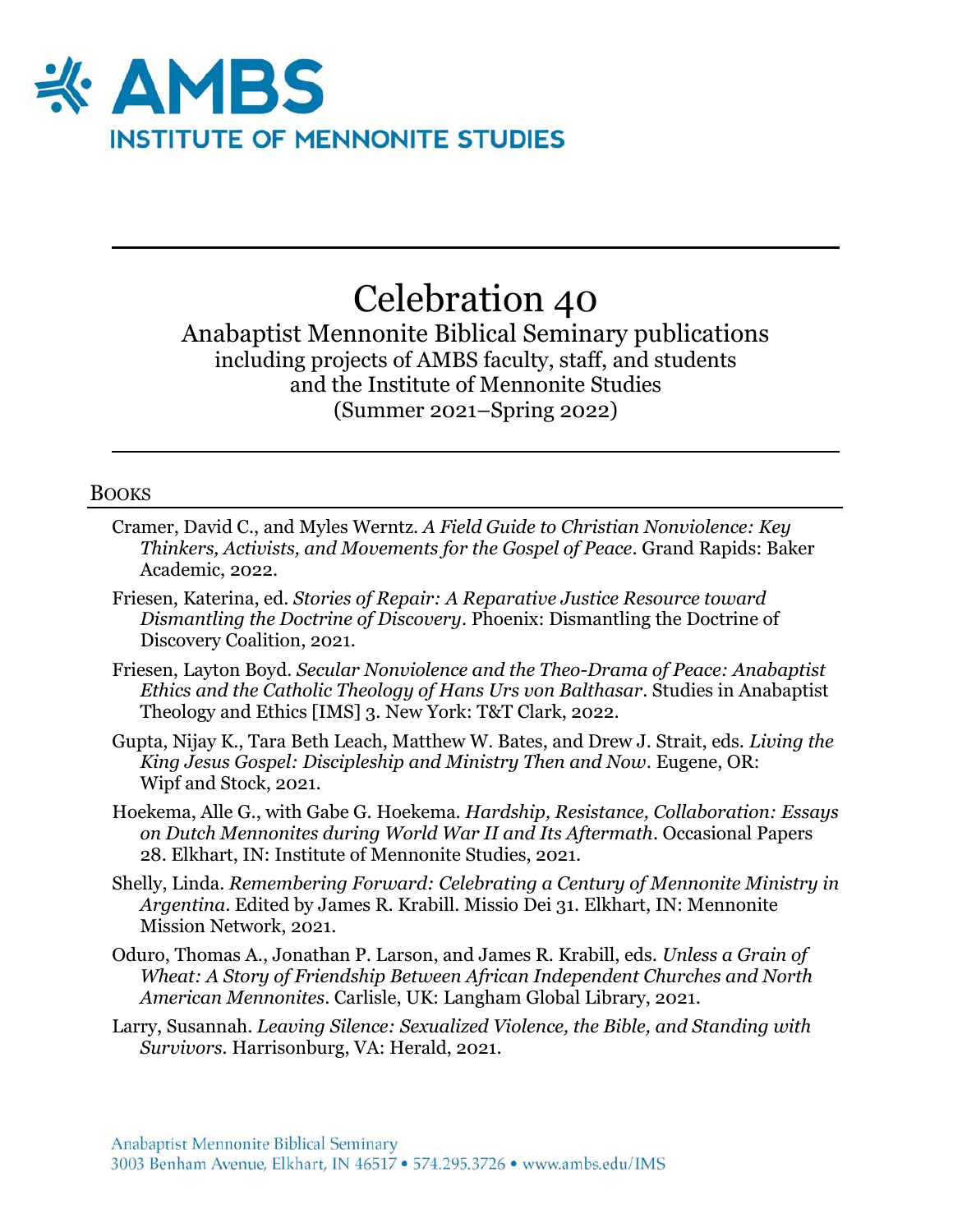

- Schipani, Daniel S. *Freedom and Discipleship: Liberation Theology in an Anabaptist Perspective.* Reprint with a new Introduction by Daniel Schipani. Eugene, OR: Wipf & Stock, 2021.
- Schipani, Daniel S. *Paulo Freire: Vigencia y Desafío: Crítica para la Educación Cristiana y Teológica.* Orlando: AETH [Asociación para la Educación Cristiana y Teológica], 2022.

## JOURNALS

- *Anabaptist Witness* 9, no. 1 (April 2022). Edited by Jamie Pitts. Copublished by Anabaptist Mennonite Biblical Seminary, Mennonite Central Committee, Mennonite Church Canada, and Mennonite Mission Network. Theme: Formation and Witness, guest edited by Sarah Bixler and "Pablo" Hyung Jin Kim Sun.
- *Anabaptist Witness* 8, no. 2 (October 2021). Edited by Jamie Pitts. Copublished by Anabaptist Mennonite Biblical Seminary, Mennonite Church Canada, and Mennonite Mission Network. Theme: Mission & Protest.
- *Currents in Biblical Research* 20, no. 2 (February 2022). Drew Strait, associate editor for New Testament.
- *Currents in Biblical Research* 20, no. 1 (October 2021). Drew Strait, associate editor for New Testament.
- *Ethnodoxology: Global Forum on Arts and Christian Faith* 9 (2021). James R. Krabill, senior editor.
- *Mennonite Quarterly Review* 96, no. 2 (April 2022). Published by the Mennonite Quarterly Review Publication Committee formed by the Mennonite Historical Society, Goshen College, and Anabaptist Mennonite Biblical Seminary.
- *Mennonite Quarterly Review* 96, no. 1 (Jan. 2022). Published by the Mennonite Quarterly Review Publication Committee formed by the Mennonite Historical Society, Goshen College, and Anabaptist Mennonite Biblical Seminary. AMBSthemed issue, edited by John Roth and David C. Cramer.
- *Mennonite Quarterly Review* 95, no. 4 (Oct. 2021). Published by the Mennonite Quarterly Review Publication Committee formed by the Mennonite Historical Society, Goshen College, and Anabaptist Mennonite Biblical Seminary.
- *Mennonite Quarterly Review* 95, no. 3 (July 2021). Published by the Mennonite Quarterly Review Publication Committee formed by the Mennonite Historical Society, Goshen College, and Anabaptist Mennonite Biblical Seminary.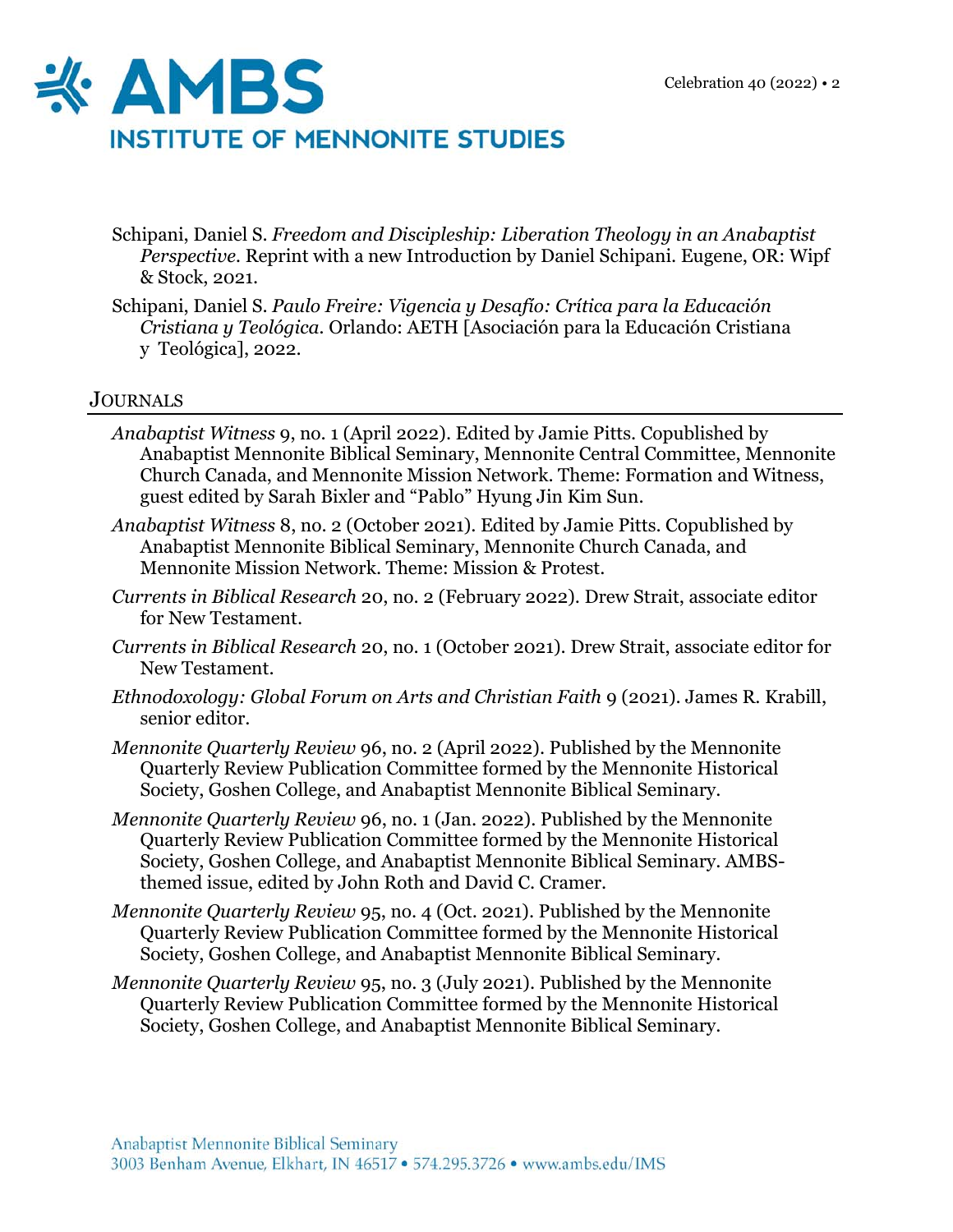

- *Vision: A Journal for Church and Theology* 23, no. 1 (Spring 2022). Andy Brubacher Kaethler, coeditor; David Cramer, managing editor. Copublished by Institute of Mennonite Studies (AMBS) and Centre for Faith and Life (Canadian Mennonite University). Theme: Music and the arts, guest edited by Jonathan Dueck.
- *Vision: A Journal for Church and Theology* 22, no. 2 (Fall 2021). Andy Brubacher Kaethler, coeditor; David Cramer, managing editor. Copublished by Institute of Mennonite Studies (AMBS) and Centre for Faith and Life (Canadian Mennonite University). Theme: Reading the Bible as if our lives depend on it, guest edited by Michelle Christian Curtis and Scott Litwiller.

## ARTICLES AND ESSAYS

- Bonelli, Cristóbal, and Cristina Dorador; trans. Jamie Pitts. "Endangered *Salares*: From Micro-Disasters to Deep-Time Affection in Northern Chile." *Tapuya: Latin American Science, Technology and Society* 4, no. 1 (Oct 2021), DOI: [10.1080/25729861.2021.1968634.](https://doi.org/10.1080/25729861.2021.1968634)
- Coates, Deb. "Returning Land to the Siletz Tribe." In *Stories of Repair: A Reparative Justice Resource toward Dismantling the Doctrine of Discovery*, edited by Katerina Friesen, 15–16. Phoenix: Dismantling the Doctrine of Discovery Coalition, 2021.
- Cramer, David C. "Digital Discernment: An Experiment in Developing Organic Anabaptist Practices of Social Media Use." *Conrad Grebel Review* 39, no. 3 (Spring 2021): 83–94.
- Cramer, David C. "'It Has Seemed Good to the Holy Spirit and to Us': From Biblicist Arguments to Pneumatological Witness." *Direction: A Mennonite Brethren Forum* 50, no. 1 (2021): 14–27.
- Cramer, David C., and Myles Werntz. "From Nonviolence to Antiviolence: Resistance to Sexual and Gender-Based Violence." *Mennonite Quarterly Review* 96, no. 1 (Jan. 2022): 93–102.
- Hunter-Bowman, Janna L. "Peacebuilding without Idolatry: Anabaptist Engagements with and Conceptualizations of the State." *Mennonite Quarterly Review* 96, no. 1 (Jan. 2022): 73–91.
- Jacobs, Rachel Miller. "Atoning Ordinary Harm: A Practical Theology of Non-Moral Harm and Its Remedy." *Mennonite Quarterly Review* 96, no. 1 (Jan. 2022): 5–23.
- Kaethler, Andy Brubacher. "The Enduring Significance of the Incarnation for the Church in a Digital Age." *Conrad Grebel Review* 39, no. 3 (Spring 2021): 95–117.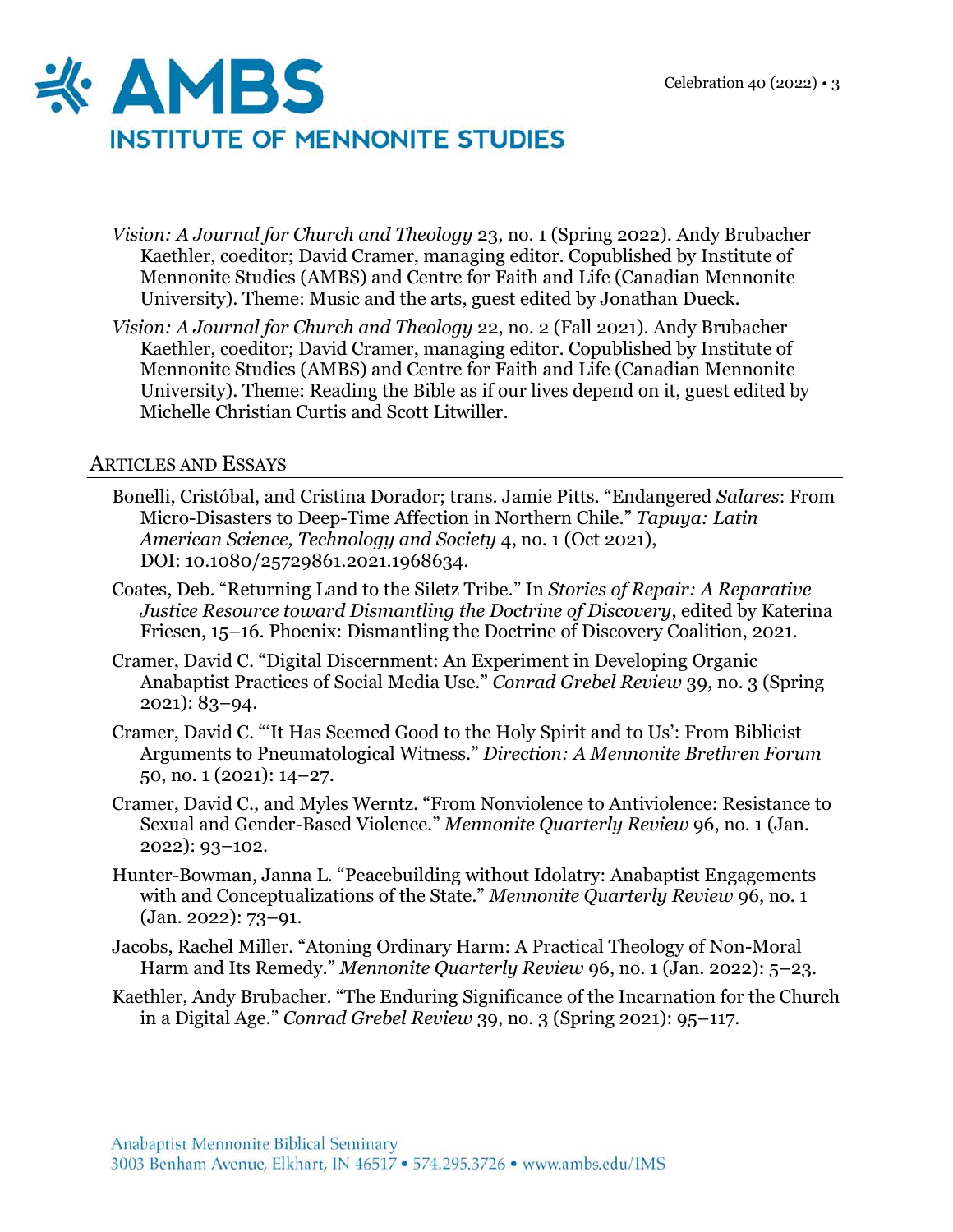

- Krabill, James R. "Mary K. Oyer and David A. Shank: Recognizing and Embracing African Aesthetic and Spiritual Canons." In *Mennonites and Post-Colonial African Studies*, edited by John M. Janzen, Harold Miller and John C. Yoder, 128–37. Abingdon, Oxfordshire, UK: Routledge, Taylor & Francis, 2021.
- Krabill, James R. Foreword to *A Gentle Boldness*, by David W. Shenk. Harrisonburg, VA: Herald, 2021.
- Lapp, Beverly. "Three Mennonite worship spaces: On the interplay of culture, theology, and aesthetics in Mennonite worship." *Vision: A Journal for Church and Theology* 23, no. 1 (Spring 2022): 49–56.
- Larry, Susannah M. "Besieged Maternity: Reading Textual Cannibalism in the Hebrew Bible through Material Culture." In *Material Culture and Women's Religious Experience in Antiquity: An Interdisciplinary Symposium*, edited by Mark D. Ellison, Catherine Gines Taylor, and Carolyn Osiek, 53–70. Lanham, MD: Lexington/Fortress Academic, 2021.
- Pitts, Jamie. "The Hovering Spirit, the Elkhart River Watershed, and Political Institutions." *Mennonite Quarterly Review* 96, no. 1 (Jan. 2022): 25–46.
- Pitts, Jamie. "Pneumatology." In *T&T Clark Handbook of Anabaptism*, edited by Brian C. Brewer, 373–86. London: T&T Clark, 2021.
- Schertz, Mary H. "Reading the Bible confessionally: A reflection on Luke 5:1–11." *Vision: A Journal for Church and Theology* 21, no. 2 (Fall 2020): 7–17.
- Schipani, Daniel S. "An Exploration of Common Ground in Pastoral and Spiritual Care: Religious Community, Human Spirit, Wisdom, and Creative Imagination." In *Care, Healing, and Human Wellbeing within Interreligious Discourses*, edited by Helmut Weiss, Karl H. Federschmidt, Daniel Louw, and Linda Sauer Bredvik, 36–50. Stellenbosch, South Africa: African Sun Media, 2021.
- Schipani, Daniel S. "Fundamentalism as Toxic Spirituality: Exploring the Psychospiritual Dynamics of Violent Extremism." In *Teaching in a World of Violent Extremism*, edited by Eleazar S. Fernandez, 178–207. Eugene, OR: Pickwick, 2021.
- Schipani, Daniel S. "Hope for Transformation beyond the Pandemic." *People's Reporter* [Mumbai, India], April 10–24, 2022, 1–3.
- Schipani, Daniel S. Foreword to *Open to the Full Dimension: Thomas Merton's Practical Theology and Pastoral Practice*, by Dominiek Lootens. Eugene, OR: Wipf & Stock, 2022.
- Schrock, Daniel. "Working with Highly Sensitive Persons in Spiritual Direction." *Presence: An International Journal of Spiritual Direction* 27, no. 3 (September  $2021$ :  $5-16$ .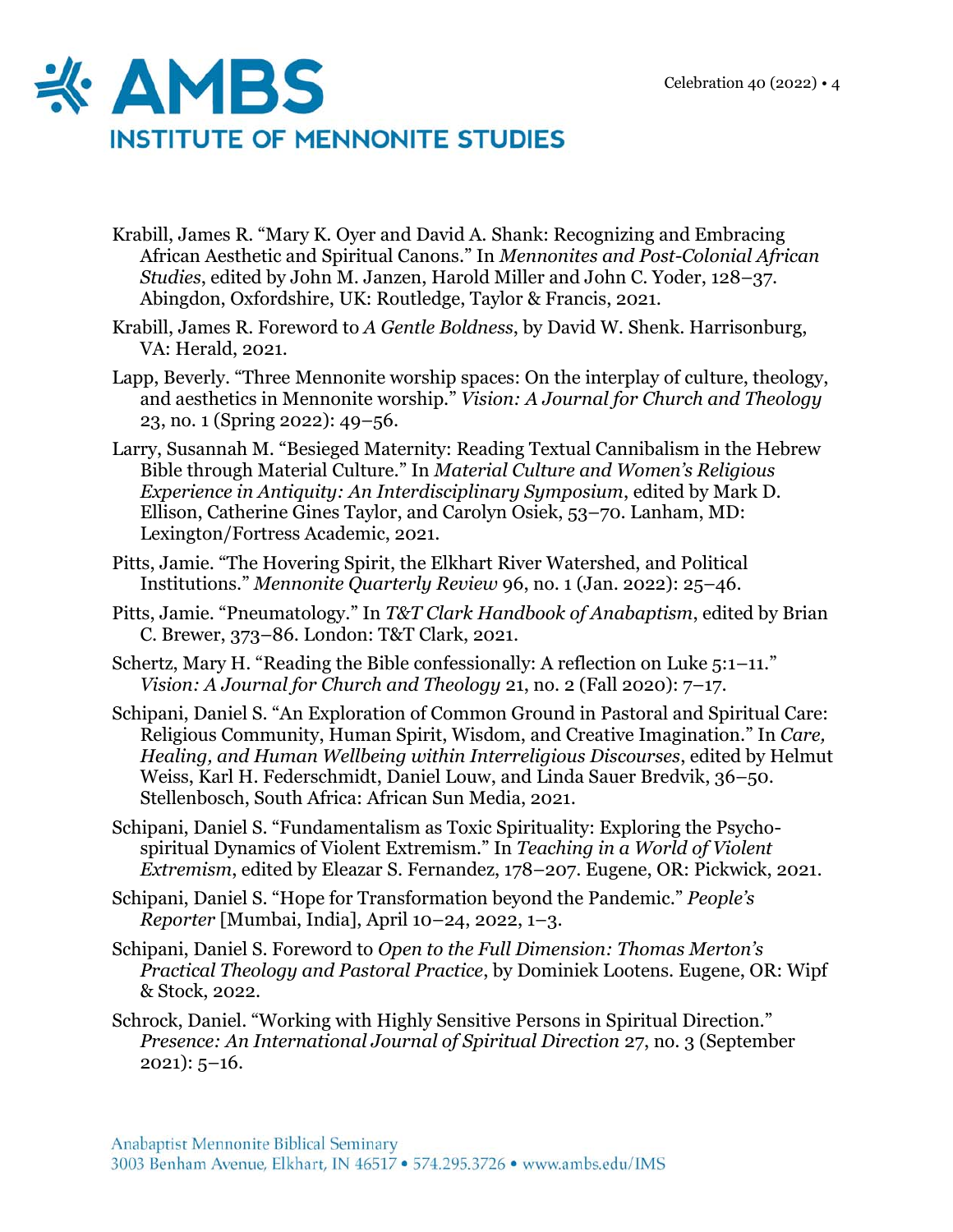

- Strait, Drew. "From Salvation Culture to Peace Culture: Luke's Gospeling of Christ's Peace." In *Living the King Jesus Gospel: Discipleship and Ministry Then and Now*, edited by Nijay K. Gupta, Tara Beth Leach, Matthew W. Bates, and Drew J. Strait, 16–33. Eugene, OR: Wipf and Stock, 2021.
- Strait, Drew. "Political Idolatry and White Christian Nationalism: Toward a Pastoral Hermeneutic of Resistance." *Mennonite Quarterly Review* 96, no. 1 (Jan. 2022): 47– 72.
- Stutzman, Karl, and Brandon Board. "'Student Needs are Academic Needs' and the Theological Library." *Atla Summary of Proceedings: Seventy-fifth Annual Conference of Atla* (2021): 369–74.

## BOOK REVIEWS

- Larry, Susannah. Review of *When Did We See You Naked? Jesus as Survivor of Sexual Abuse*, edited by Jayme R. Reaves, David Tombs, and Rocío Figueroa. *Bible & Critical Theory* 17, no. 2 (Fall/Winter 2021): 81–84.
- Pitts, Jamie. Review of *Who Will Be a Witness? Igniting Activism for God's Justice, Love, and Deliverance*, by Drew G. I. Hart. *Anabaptism Today* 3, no. 2 (October 2021): 148–50.
- Sawatsky, Walter. Review of *Minority Report: Mennonite Identities in Imperial Russia and Soviet Ukraine Reconsidered, 1789–1945*, edited by Leonard G. Friesen. *Mennonite Quarterly Review* 96, no. 1 (Jan. 2022): 139–42.
- Strait, Drew. Review of *The Christians Who Became Jews: Acts of the Apostles and Ethnicity in the Roman City*, by Christopher Stroup. *Studies in Christian-Jewish Relations* 16, no. 1 (2021): 1–4.
- Strait, Drew. Review of *The New Testament In Its World: An Introduction to the History, Literature, and Theology of the First Christians*, by N. T. Wright and Michael F. Bird. *Interpretation: A Journal of Bible and Theology* 76, no. 1 (2022): 78–79.

#### ONLINE ARTICLES AND ESSAYS

- Atencio, Mitchell, interview with David C. Cramer and Myles Werntz. "What does 'Christian Nonviolence' actually mean?" *Sojourners*, January 25, 2022. Online.
- Cramer, David C. "My pilgrimage to nonviolence with Martin Luther King Jr." *Anabaptist Revisions*. January 17, 2022.
- Peterson, Matthew. "The Ordinary Goodness of André Trocmé and Le Chambon." *Plough*, February 7, 2022.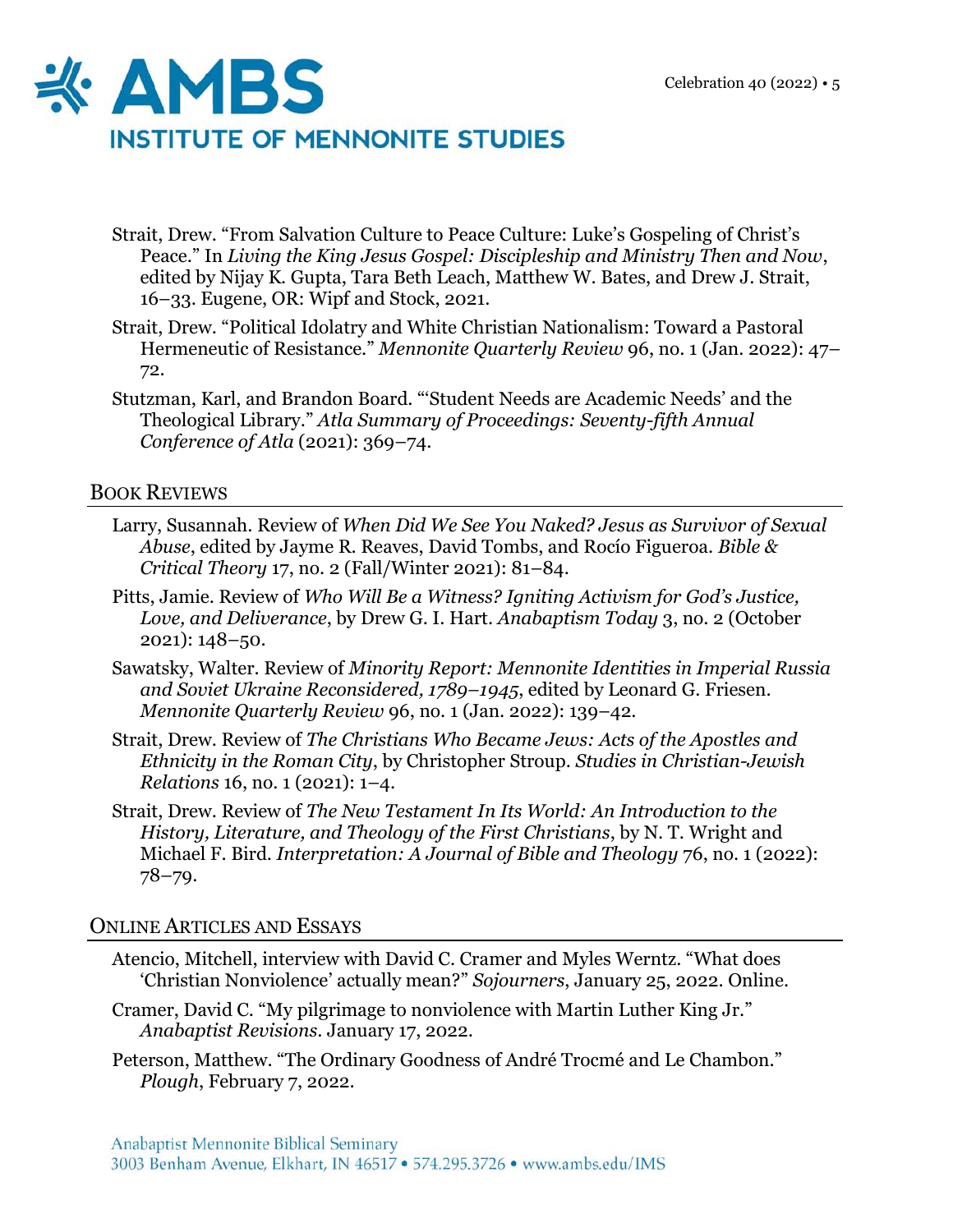

Strait, Drew. "The Bible and Christian Nationalism." *Menno Snapshots*. June 30, 2021.

Strait, Drew. "The Myth of Redemptive Violence." *StoryArc*, issue 4 (2021): Nonviolence.

# ACADEMIC PRESENTATIONS AND LECTURESHIPS

- Alexis, Nekeisha Alayna. Respondent to "What Is the Good of Patience?" by Eleanor Kreider. Pastors & Leaders | Deep Faith 2022, February 22, 2022, AMBS.
- Enns, Diane. "The Reluctant Mennonite: Reflections on an Ambiguous Inheritance," with response by John Caruana. Anabaptists & Philosophy Roundtable sponsored by the Biblical and Religious Studies Department of Fresno Pacific University, the Dutch Mennonite Seminary, Institute of Mennonite Studies (AMBS), Pandora Press, and Toronto Mennonite Theological Centre, February 16, 2022, online.
- Kennell, Maxwell. "Anabaptism contra Philosophy: On Violence, Enmity, and Interdisciplinarity," with response by Christian Early. Anabaptists & Philosophy Roundtable sponsored by the Biblical and Religious Studies Department of Fresno Pacific University, the Dutch Mennonite Seminary, Institute of Mennonite Studies (AMBS), Pandora Press, and Toronto Mennonite Theological Centre, April 27, 2022.
- Larry, Susannah. "What's Behind the Stained Skirt? Menstruation in Lamentations." Feminist Interpretations Section. Society of Biblical Literature, November 2021, San Antonio, Texas.
- Ncube, Sibonokuhle. "Breaking the Code—Formed in the Wilderness, Leading in Hope." Keynote address. Pastors & Leaders | Deep Faith 2022, February 21, 2022, AMBS.
- Ncube, Sibonokuhle. "Christianity in Africa—An Eco-Womanist Disciple's Point of View." Messiah University, April 2022, Mechanicsburg, Pennsylvania.
- Ncube, Sibonokuhle. "Climate Change and Conflict—The (Dis)connect." Mennonite Central Committee United Nations Online Student Seminar, September 2021, online.
- Ncube, Sibonokuhle. "Creation Care as Reconciliation." Messiah University Peace Lectureship, April 2022, Mechanicsburg, Pennsylvania.
- Ncube, Sibonokuhle. "I Celebrate—A Case for Hopefulness in the Anthropocene." Harrisburg Capitol, April 2022, Harrisburg, Pennsylvania.
- Ncube, Sibonokuhle. "A womanist questioning of who is under (y)our carbon footprint." Institute on Environment, University of Minnesota, December 2021, Minneapolis, Minnesota.
- Pitts, Jamie. "Hovering Spirit: A Vision for Regenerative Watershed Institutions." Rooted and Grounded: A Conference on Land and Christian Discipleship, October 15, 2021, AMBS.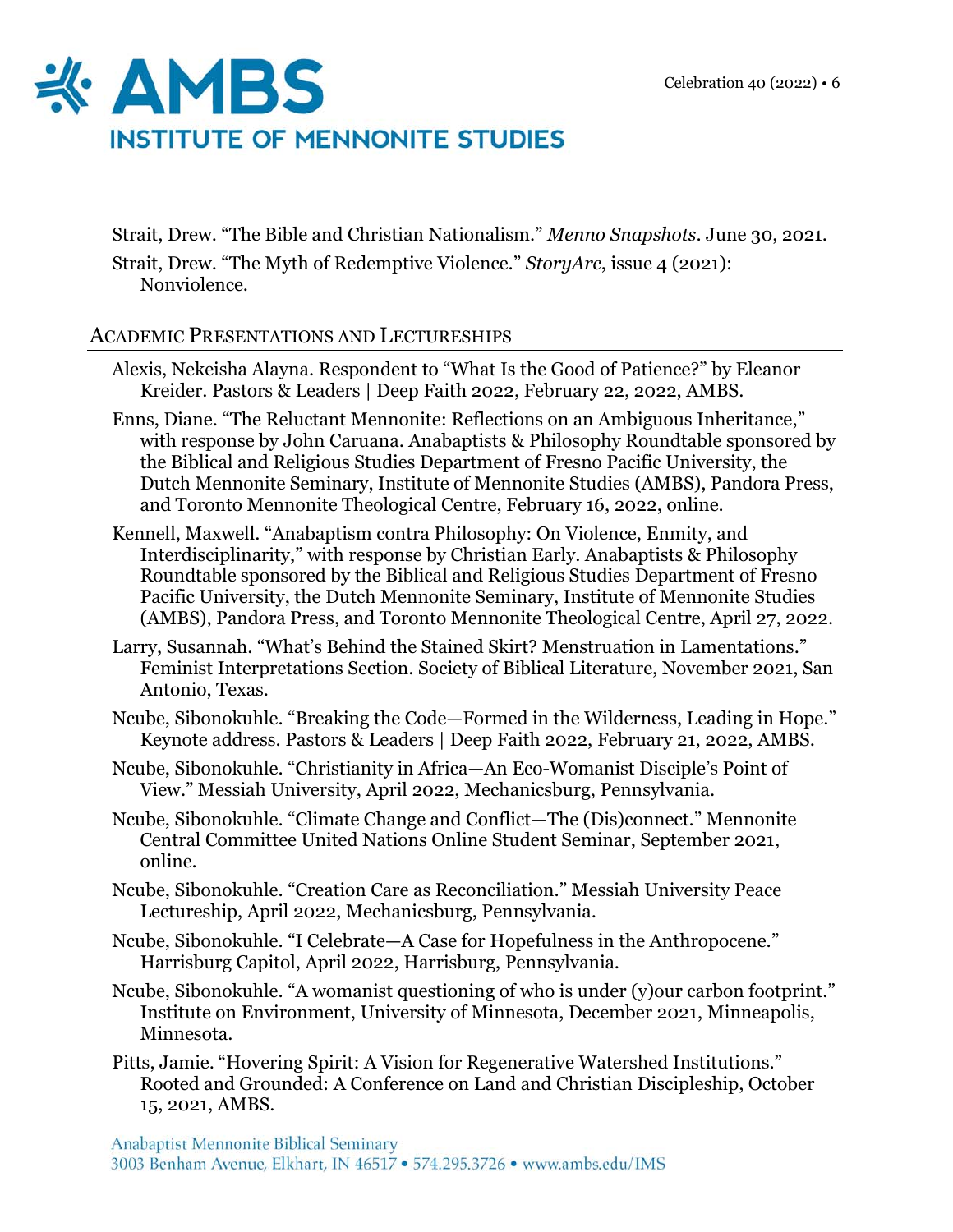

- Santoso, Andios. "Following Jesus across Borders." Keynote address. CIM 2020: Mission & Migration. Council of International Anabaptist Ministries, Mennonite Mission Network, January 12, 2022, online.
- Schipani, Daniel S. "De Saulo a Pablo con Paulo: Fundamentalismo y Espiritualidad Cristiana a la Luz de Paulo Freire." Fraternidad Teológica Latinoamericana, November 17, 2021, Buenos Aires.
- Schipani, Daniel S. "La Iglesia como Comunidad de Restauración." Centro Esdras, Guatemala City, July 15, 2021.
- Schipani, Daniel S. "Responding to the Threat of COVID: The Place and Function of Faith Communities" and "Caring Well in the face of COVID: Pattern and Process." C. del Carmen Lectureship, Union Theological Seminary, October 20, 27, Manila, Philippines.
- Schipani, Daniel S. "The Holy Spirit in Christian and Pastoral Counseling: A View from Practical Theology." Christian Association for Psychological Studies, March 18, 2022, online.
- Stutzman, Karl, and Brandon Board. "'Student Needs are Academic Needs' and the Theological Library." Seventy-fifth Annual Conference of Atla, June 18, 2021, online.
- Thomas, Leah. Respondent to "Seeing the Place of Science and Religion: Epigenetics and the Extended Mind" by Ann Pederson and Jennifer Gubbels. Goshen College Conference on Religion and Science, March 11, 2022, Goshen, Indiana.
- Thomas, Leah. "Restitutio Divina: An Embodied Response to COVID-19." Psychology, Culture and Religion Section. American Academy of Religion, November 2021, San Antonio, Texas.

#### PUBLIC PRESENTATIONS AND WORKSHOPS

- Alexis, Nekeisha Alayna. "Encountering Culture." Workshop. Neighbor to Neighbor Home Team Learning Session, February 12, 2022, Charles Martin Youth Center, South Bend, Indiana.
- Berry, Malinda Elizabeth. "Imagination Conversations." Workshop. Rooted and Grounded: A Conference on Land and Christian Discipleship, October 15, 2021, AMBS.
- Cramer, Andrea. "Welcoming Newcomers with Friendship." Studebaker Talks, October 8, 2021, South Bend City Church, South Bend, Indiana.
- Cramer, David. "A Field Guide to Christian Nonviolence." Midweek: Experiments in Faithfulness, October 27, 2021, Beacon Hill Friends House, Boston, Massachusetts.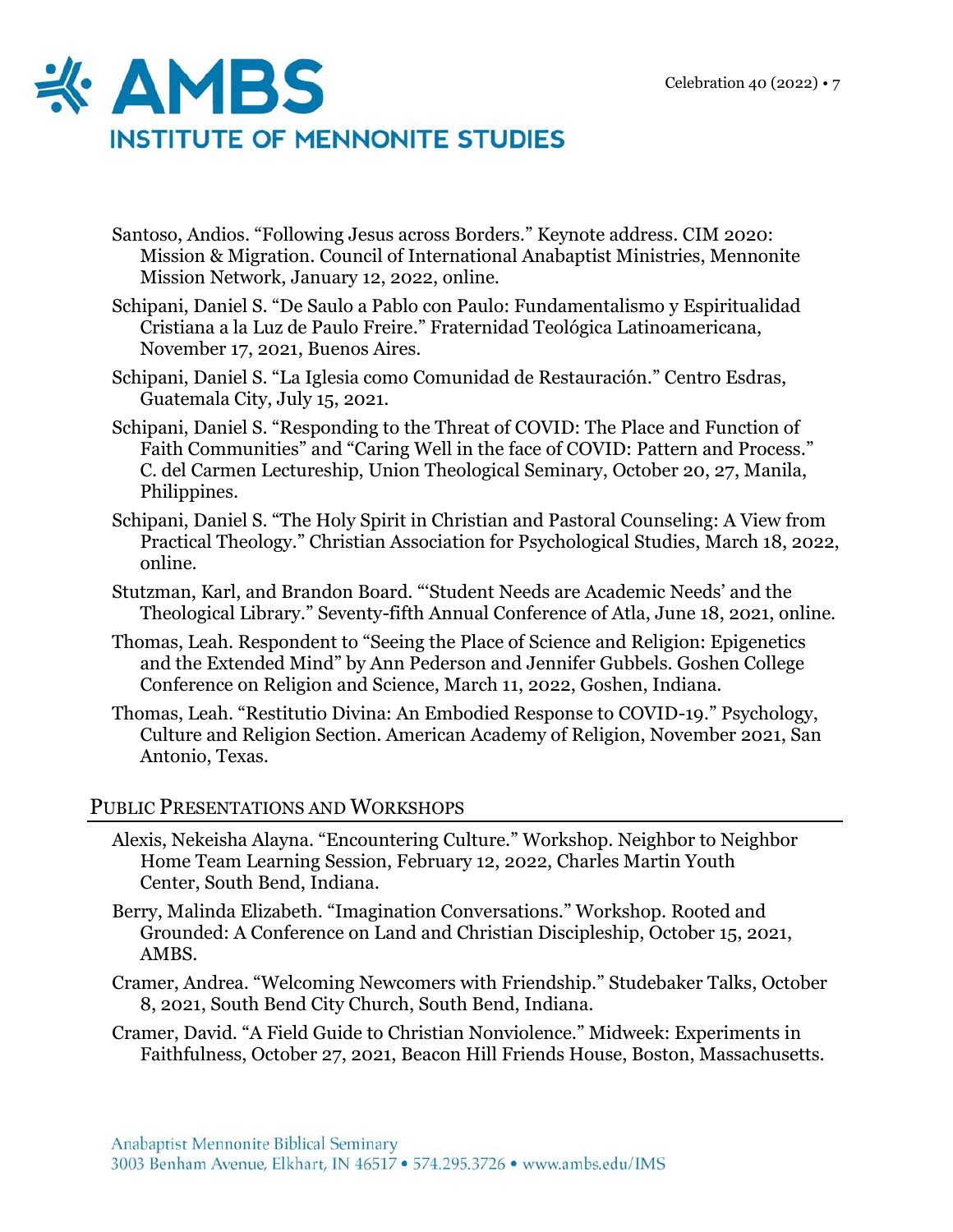

- Friesen, Katerina, and Wendy Janzen. "Immersion into the Wilderness: Wild Church and Forest Church Practices." Workshop. Pastors & Leaders | Deep Faith 2022, February 22–23, 2022, AMBS.
- Hudson, Andrew, and Debbie Bledsoe. "Community Gardens as a Place of Encounter and Transformation." Workshop. Rooted and Grounded: A Conference on Land and Christian Discipleship, October 16, 2021, AMBS.
- Jacobs, Ann. "One Body but Many Parts: 'That Part.'" Workshop. Pastors & Leaders | Deep Faith 2022, February 22, 2022, AMBS.
- Jacobs, Rachel Miller, and Ben Parker Sutter. "Sowing for an Outrageous Yield: Opening Mark 4 from the Field." Workshop. Rooted and Grounded: A Conference on Land and Christian Discipleship, October 15, 2021, AMBS.
- Johnson, Janeen Bertsche, and Sibonokuhle Ncube. "Spirituality and Creation Care." Workshop. Western District Conference Annual Assembly, July 31, 2021, Faith Mennonite Church, Newton, Kansas.
- Johnson, Janeen Bertsche. "Making Hope Journals." Workshop. Pastors & Leaders | Deep Faith 2022, February 22, 2022, AMBS.
- Kaethler, Andy Brubacher. "Building a Canoe as a Spiritual Practice." Workshop. Pastors & Leaders | Deep Faith 2022, February 22, 2022, AMBS.
- Kauffman, Ed. "'Travel Light' and Other Lessons from the Wilderness." Workshop. Pastors & Leaders | Deep Faith 2022, February 23, 2022, AMBS.
- Killough, Paula. "Discovering God's Hope-filled Calling for Your Congregation." Workshop. Pastors & Leaders | Deep Faith 2022, February 23, 2022, AMBS.
- Knecht, Christina. "Why Wild Church? An Experiential Workshop Introducing Wild Communion's Watershed Gathering." Workshop. Rooted and Grounded: A Conference on Land and Christian Discipleship, October 16, 2021, AMBS.
- Larry, Susannah. "Listening to Trauma Survivors in Scripture." Midweek: Experiments in Faithfulness, September 29, 2021, Beacon Hill Friends House, Boston, Massachusetts.
- Larry, Susannah. "The Myth of the Perfect Victim." Mountain States Mennonite Conference Faith and Life Forum, March 26, 2022, Colorado Springs, Colorado.
- Larry, Susannah. "Reclaiming Hope from Trauma Narratives in Scripture." Workshop. Pastors & Leaders | Deep Faith 2022, February 22–23, 2022, AMBS.
- Larry, Susannah. "Reclaiming the Bible with Survivors of Sexualized Violence." Adult seminar. Mennonite Convention, July 8, 2021, Cincinnati, Ohio.
- Larry, Susannah. "When  $\frac{4}{10}$ ! Happens: What the Bible Says About Pain, Trauma and Us." Youth seminar. Mennonite Convention, July 7, 2021, Cincinnati, Ohio.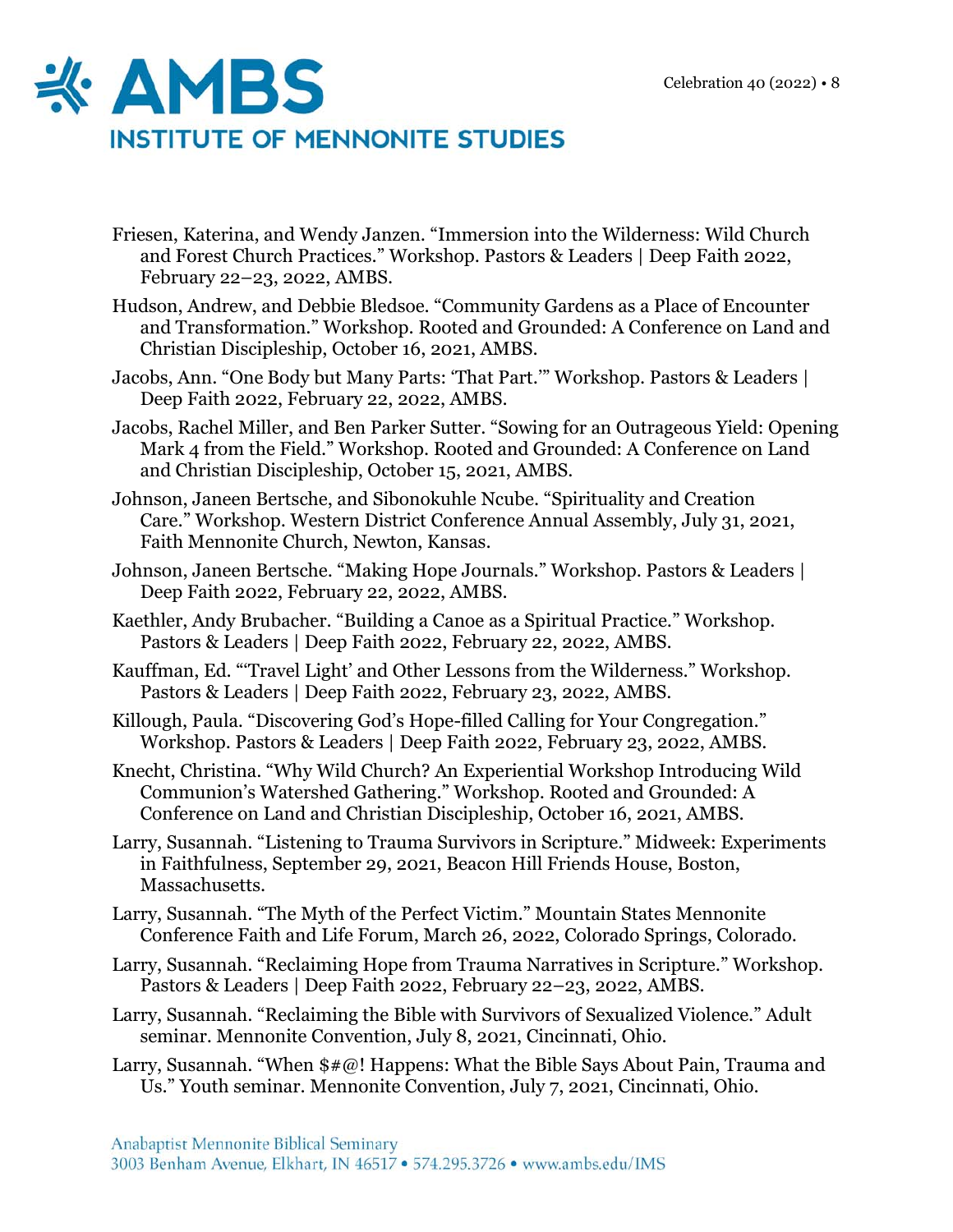

- Ncube, Sibonokuhle. "Climate Change Responses by the Church and Community in Africa. A Synopsis of the Work of Mennonite Central Committee in Zimbabwe and Southern Africa c. 2012–2021." Essenhaus Inn & Conference Center, August 19, 2021, Middlebury, Indiana.
- Ncube, Sibonokuhle. "Do churches and people of faith have something unique to offer in responding to climate change? Effective ways the church can respond to climate change?" Climate Panel, Center for Sustainable Climate Solutions (CSCS) Coast-tocoast Climate Ride, July 2021, Goshen, Indiana.
- Pitts, Jamie. "Scholarship between the Times: Response to John D. Roth." Mennonite Historical Society, April 23, 2022, Goshen, Indiana.
- Pitts, Jamie. "What Happened at Benham West? Historical Background." What Happened at Benham West? African American Stories of Community, Displacement, and Hope in the City of Elkhart, Martin Luther King Jr. Day Celebration, January 17, 2022, AMBS.
- Rudy-Froese, Allan. "Trees and Humans: Rooted and Reaching." Workshop. Rooted and Grounded: A Conference on Land and Christian Discipleship, October 15, 2021, AMBS.
- Schertz, Mary. "Refuge for the Warm-blooded: Eldering as Vocation." Workshop. Pastors & Leaders | Deep Faith 2022, February 23, 2022, AMBS.
- Schrock, Daniel. "Leading with More Questions than Answers." Workshop. Pastors & Leaders | Deep Faith 2022, February 22, 2022, AMBS.
- Strait, Drew. "The Bible and Christian Nationalism." Chapel address. Eastern Mennonite University, March 16, 2022, Harrisonburg, Virginia.
- Strait, Drew. "The Bible and Christian Nationalism: Faithful Leadership in a World of Political Idolatry." Atlantic Coast Conference 2021 Fall Assembly, October 23, 2021, Blossom Hill Mennonite Church, Lancaster, Pennsylvania.
- Strait, Drew. "The Bible and Christian Nationalism." Adult seminar. Mennonite Convention, July 10, 2021, Cincinnati, Ohio.
- Strait, Drew. "The Bible and Christian Nationalism." Public lecture. March 16, 2022, Park View Mennonite Church, Harrisonburg, Virginia.
- Strait, Drew. "The Bible and Christian Nationalism." Youth seminar. Mennonite Convention, July 9, 2021, Cincinnati, Ohio.
- Strait, Drew. "Political Idolatry and White Christian Nationalism." Workshop. Pastors & Leaders | Deep Faith 2022, February 22–23, 2022, AMBS.
- Stutzman, Karl, and Brandon Board. "The Wilderness of Online Information: Resources and Strategies for Leading with Hope." Workshop. Pastors & Leaders | Deep Faith 2022, February 23, 2022, AMBS.